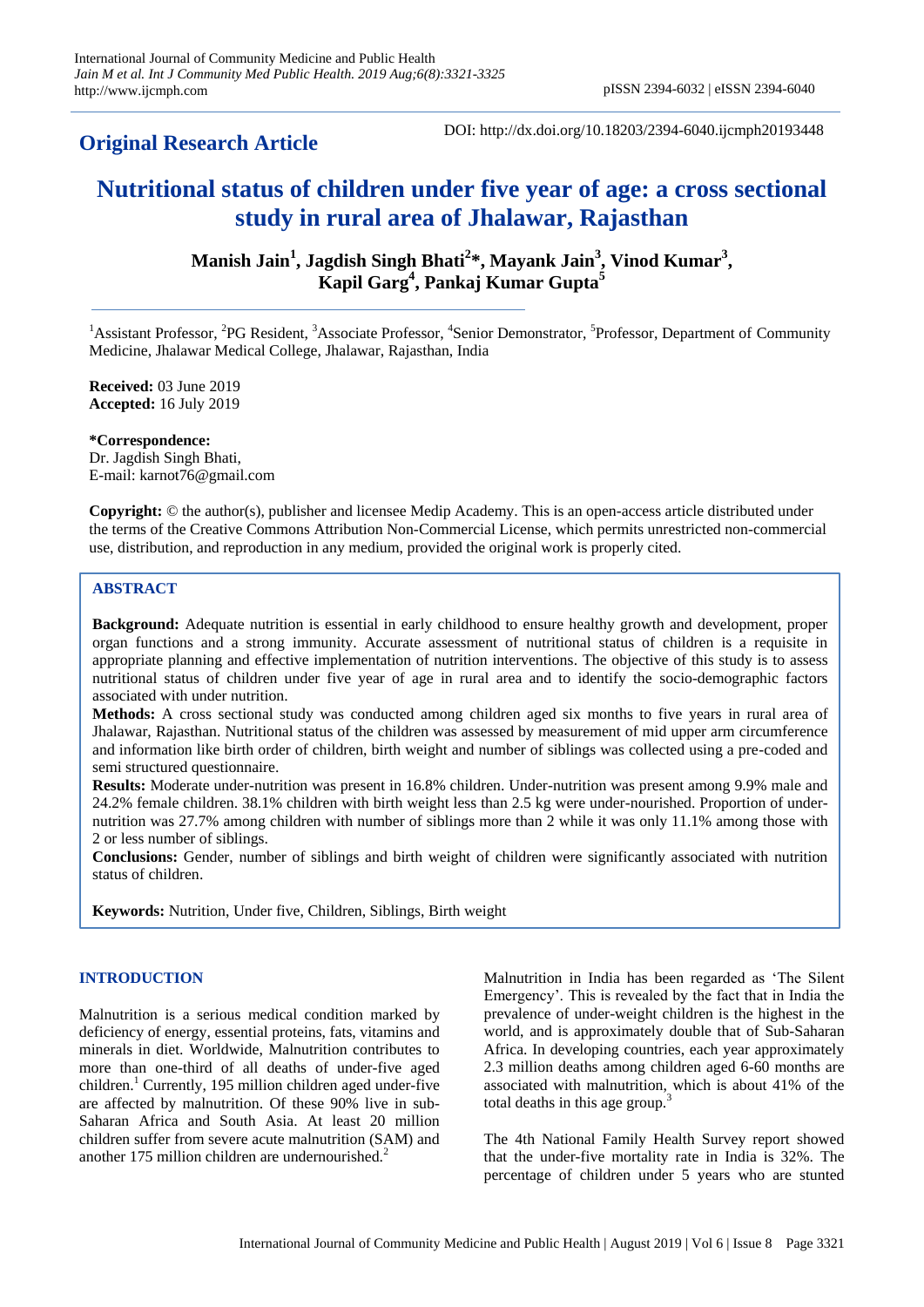(height-for age) and who are underweight (weight-forage) are 32.5% and 31.5% respectively. The percentage of children under 5 years who are wasted (weight-forheight) and severely wasted are 20.3% and 6.5% respectively in NFHS survey report.<sup>4</sup>

The interaction between under-nutrition and infection can create a potentially lethal vicious cycle of worsening illness and deteriorating nutritional status. Poor nutrition in the first 1,000 days of a child's life can also lead to stunted growth, which is irreversible and associated with impaired cognitive ability and reduced school and work performance.<sup>5</sup>

Adequate nutrition is essential in early childhood to ensure healthy growth and development, proper organ functions, a strong immunity, and cognitive and neurological development. Economic growth and development require well-nourished populations who can acquire new skills, think critically and contribute positively to their communities.<sup>6</sup>

In any research on health and nutritional condition in childhood, anthropometric examination is an almost mandatory tool. The mid upper arm circumference (MUAC) is an important measurement which is often used for the assessment of nutritional status in among preschool children. In community based studies, MUAC appears to be a superior predictor of childhood based anthropometric indicators. Compared with weight for height, MUAC has a sensitivity of 24.6% and a specificity of 94.8% appears to be a better predictor of childhood mortality than is weight for height.<sup>7</sup>

Nutritional status plays a vital role in determining the health status particularly in children. Accurate assessment of nutritional status is a requisite in proper planning, effective implementation and evaluation of nutrition interventions. So the present study was carried out to assess nutritional status of children aged six months to five years based on measurement of mid upper arm circumference in rural area of Rajasthan and to identify the socio-demographic factors associated with under nutrition.

# **METHODS**

A cross sectional study was carried out in children aged six months to five years enrolled at anganawadi centres in Mandawar village, the rural field practice area, of Department of Community Medicine, Jhalawar Medical College, Jhalawar. Study was conducted from December 2018 to May 2019. There are total four anganwadi centers in Mandawar Village. Total 274 children aged six months to five years were enrolled at the time of commencing the study in all four anganwadi centres. In present study, 50% of enrolled children at all four anganwadi centers were assessed for nutritional status. Hence, a sample size of 137 was selected using simple random sampling method. A pre-coded, pretested and semi structured questionnaire was used for data collection. Information like birth order of children, birth weight and number of siblings was taken from the records available at anganwadi centers and from attenders (guardians) of children after taking written consent. Mid upper arm circumference of children was measured in centimetres using MUAC (mid upper arm circumference) Tap. MUAC was measured with the child's left arm at right angle (90°) to the body. The distance between the inferior border of the acromion and the tip of the olecranon process was measured and the mid-point on the child's arm was marked. The tape was then placed horizontally at the level of the mid-point without compressing the tissues and a circumference measurement was taken to the nearest 0.1 cm. Nutritional status of the children was assessed using WHO (2007) recommended age and sex specific cut off points for MUAC (cm).<sup>4,8</sup> For assessment of nutritional status of the children, MUAC ≤2SD was considered as moderate under-nutrition and  $\leq$ 3SD as severe under-nutrition.<sup>4,9</sup> Approval was taken from Institutional Ethics Committee before commencing the study.

Data was entered in MS excel 10 and analyzed using appropriate statistical tests. P value <0.05 was considered statistical significant.

# **RESULTS**

Total 137 children were assessed in present study. Out of them 71 (51.8%) were males and 66 (48.2%) were females. Majority were of birth order 2nd (38.7%) followed by birth order 1st (32.8%). 21 (15.3%) children were born with low birth weight. Proportion of children with 2 or less number of siblings was 65.7% (Table 1).

# **Table 1: Distribution of study participants (n=137).**

| <b>Characteristics</b> | <b>Variables</b> | <b>Number</b> | $\frac{0}{0}$ |
|------------------------|------------------|---------------|---------------|
| Gender                 | Male             | 71            | 51.8          |
|                        | Female           | 66            | 48.2          |
| <b>Birth order</b>     |                  | 45            | 32.8          |
|                        | 2                | 53            | 38.7          |
|                        | 3                | 26            | 19.0          |
|                        | >4               | 13            | 9.5           |
| <b>Birth weight</b>    | < 2.5            | 21            | 15.3          |
| (in kg)                | $\geq$ 2.5       | 116           | 84.7          |
| Number of              | $\leq$ 2         | 90            | 65.7          |
| siblings               | >2               | 47            | 34.3          |

#### **Table 2: Nutritional status of children (n=137).**

| <b>Nutritional status</b>       | Number <sup>'</sup> |      |
|---------------------------------|---------------------|------|
| <b>Normal</b>                   | 114                 |      |
| <b>Moderate under-nutrition</b> | 23                  | 16 8 |
| Severe under-nutrition          |                     |      |

Out of 137 children, 114 (83.2%) were found with normal nutritional status while moderate under-nutrition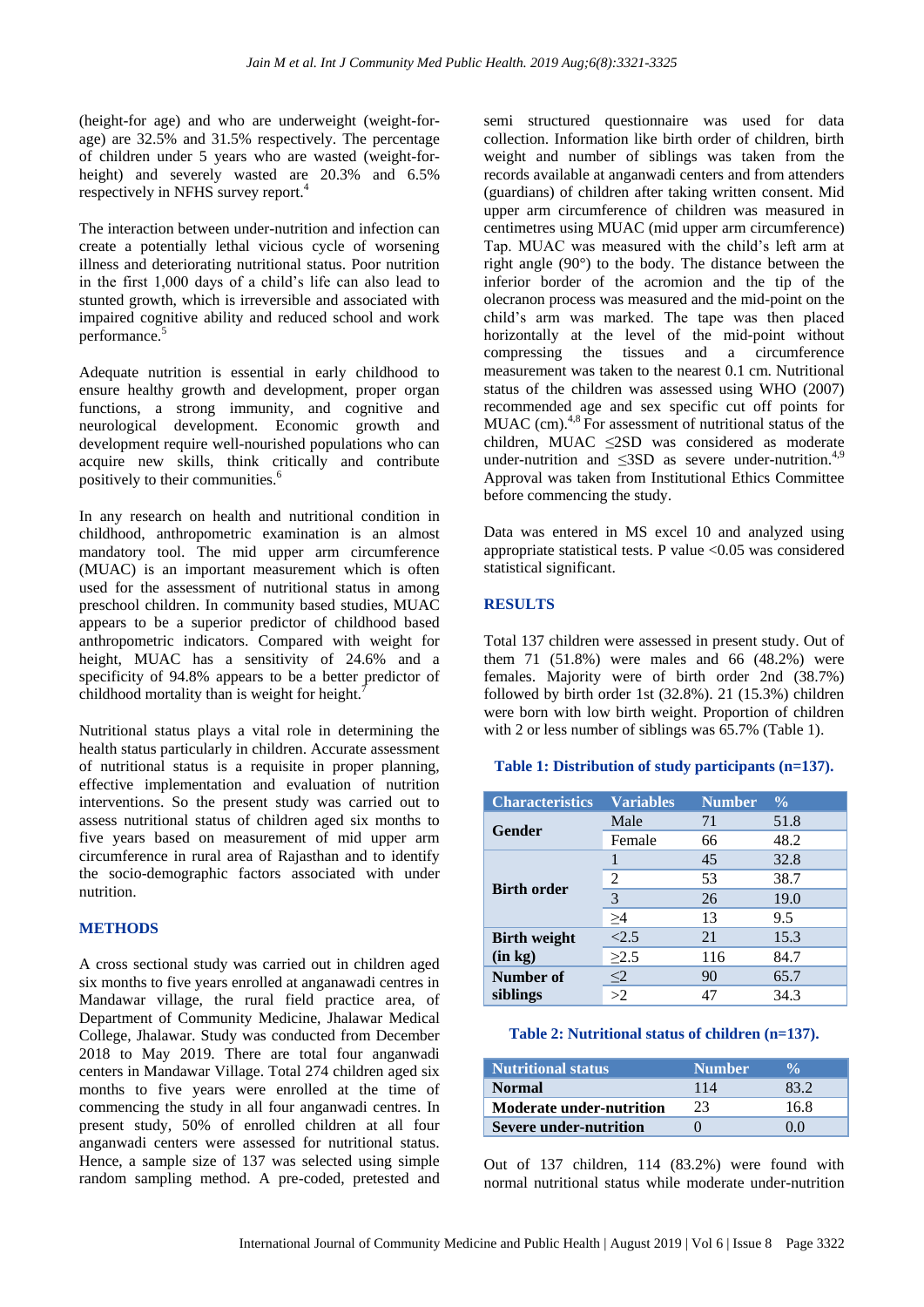was present in 23 (16.8%) children. None of the children was found with severe under-nutrition (Table 2).

Under-nutrition was present among 9.9% male and 24.2% female children and this gender difference was statistically significant (p<0.05) as depicted in Table 3.

Association of nutritional status with birth weight of children is shown in Table 4. Proportion of undernutrition was higher among children with birth weight less than 2.5 kg (38.1%) as compared to those with birth weight  $\geq 2.5$  kg (12.9%) and this association was statistically significant (p<0.05).

Table 5 depicts association of nutritional status with birth order of children. Proportion of under-nutrition was increased with increase in birth order of children. However, the difference was not statistically significant  $(p>0.05)$ .

Proportion of under-nutrition was 27.7% among children with number of siblings more than 2 while it was only 11.1% among those with 2 or less number of siblings as depicted in Table 6 and the association was also statistically significant  $(p<0.05)$ .

#### **Table 3: Association of nutritional status with gender of study participants (n=137).**

|               | <b>Nutritional status</b> | <b>Total</b>             |          |                |
|---------------|---------------------------|--------------------------|----------|----------------|
| <b>Gender</b> | Normal $(n=114)$          | Under-nutrition $(n=23)$ | N(%)     | <b>P</b> value |
|               | N(%)                      | N(%                      |          |                |
| Male          | 64(90.1)                  | 7(9.9)                   | 71 (100) |                |
| <b>Female</b> | 50(75.8)                  | 16 (24.2)                | 66 (100) | 0.02           |

#### **Table 4: Association of nutritional status with birth weight of children (n=137).**

|                          | <b>Nutritional status</b> |                          |                      |                |
|--------------------------|---------------------------|--------------------------|----------------------|----------------|
| <b>Birth weight (kg)</b> | Normal $(n=114)$          | Under-nutrition $(n=23)$ | <b>Total</b><br>N(%) | <b>P</b> value |
|                          | N(%)                      | $N(\%)$                  |                      |                |
| < 2.5                    | 13 (61.9)                 | 8(38.1)                  | 21 (100)             | 0.004          |
| $\geq$ 2.5               | 101(87.1)                 | 15 (12.9)                | 116 (100)            |                |

#### **Table 5: Association of nutritional status with birth order of children (n=137).**

|                    | <b>Nutritional status</b> |                                     | <b>Total</b> |         |
|--------------------|---------------------------|-------------------------------------|--------------|---------|
| <b>Birth order</b> | Normal $(n=114)$<br>N(%)  | Under-nutrition $(n=23)$<br>$N(\%)$ | N(%)         | P value |
|                    | 40 (88.9)                 | 5(11.1)                             | 45 (100)     |         |
| $\overline{2}$     | 45(84.9)                  | 8(15.1)                             | 53 (100)     |         |
| 3                  | 20(76.9)                  | 6(23.1)                             | 26(100)      | 0.29    |
| $\geq 4$           | 9(69.2)                   | 4(30.8)                             | 13 (100)     |         |

#### **Table 6: Association of nutritional status with no of siblings (n=137).**

|                 | <b>Nutritional status</b> | <b>Total</b>                     |          |                |
|-----------------|---------------------------|----------------------------------|----------|----------------|
| No. of siblings | Normal $(n=114)$<br>N(%)  | Under-nutrition $(n=23)$<br>N(%) | N(%      | <b>P</b> value |
| $\leq$ 2        | 80 (88.9)                 | 10(11.1)                         | 90 (100) | 0.01           |
| >2              | 34 (72.3)                 | 13 (27.7)                        | 47 (100) |                |

#### **DISCUSSION**

Present study was carried out to assess nutritional status of children aged six months to five years based on measurement of mid upper arm circumference. Mid upper arm circumference is one of the measure of protein energy malnutrition. Nutritional status of under five children is of utmost importance, since the foundation of lifetime growth and development, strength and rational vitality is laid during this period.

In present study, 83.2% children were found with normal nutritional status while moderate malnutrition was present in 16.8% children. The prevalence of moderate malnutrition in under-five in our study is in contrast to study among preschool children by Bisai et al in North 24 Parganas, West Bengal, India where 43.9% children were moderately undernourished.<sup>9</sup> Nyaruhucha et al reported that 35% of the children were moderately undernourished in MUAC measurements in their study.<sup>10</sup>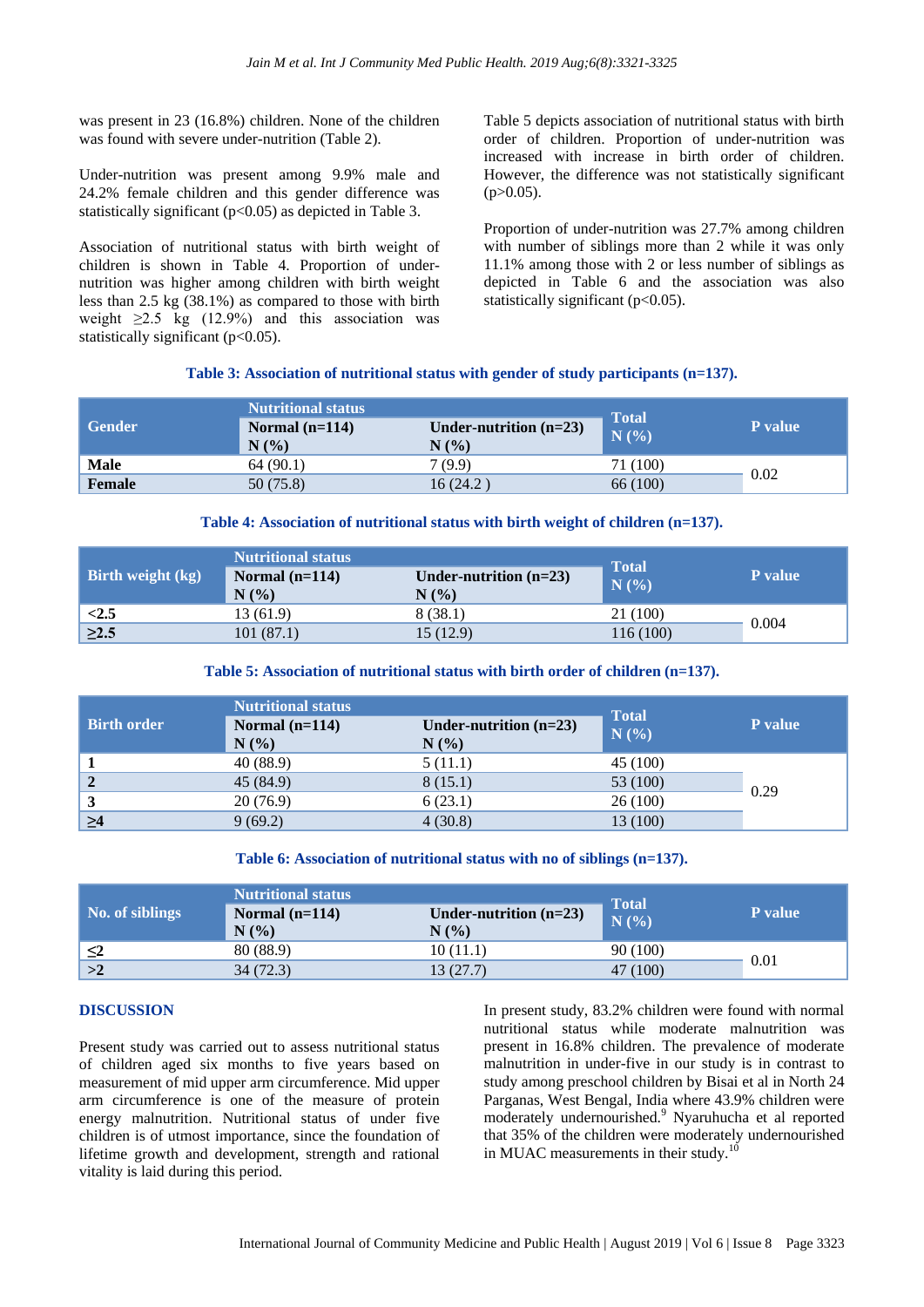Based on mid upper arm circumference measurement, none of the children was found with severe malnutrition in our study. Similar to our study, there was no severe malnutrition among children in respect to MUAC measurement in study by Sarkar et al in Darjeeling District of West Bengal, India.<sup>4</sup> In contrast to our study, 3.5% and 25.9% of the children were severely undernourished in study by Bisai et al and Nyaruhucha et al. $9,10$  53.9% of the children were undernourished based on mid upper arm circumference measurement, of which 11.2% had severe acute malnutrition in study by Gupta et al in Delhi. $^{11}$ 

In present study, under-nutrition was present among 9.9% male and 24.2% female children and this gender difference was statistically significant. In contrast to our study, There was no significant difference (p>0.05) between nutritional status and sex of the child in study by Nyaruhucha et al and Anurag et al.<sup>11,12</sup>

Under-nutrition was significantly higher among children with birth weight less than 2.5 kg in present study. This finding is in accordance to study by Purohit et al, Mamulwar et al and Ghane et al.<sup>3,13,14</sup>

In present study, proportion of under-nutrition was increased with increase in birth order of children. However, the difference was significantly not associated. In contrast to our study, nutrition status of children was significantly associated with birth order in study by Purohit et al.<sup>3</sup>

Proportion of under-nutrition was significantly higher among children with number of siblings more than 2 in our study. Similar finding was reported by Meena et al in their study in Kolar area of Madhya Pradesh.<sup>15</sup>

# **CONCLUSION**

Findings of the study indicate that gender, number of siblings and birth weight of children were significantly associated with nutrition status of children.

#### *Recommendations*

Adequate ante natal care, restricting the family size and providing proper care to female child can be considered as important measures to improve the nutritional status of children.

*Funding: No funding sources Conflict of interest: None declared Ethical approval: The study was approved by the Institutional Ethics Committee*

# **REFERENCES**

1. United Nations Children's Fund. The state of the world's children 2009. Special edition. Celebrating 20 years of the convention on the rights of the child.

New York: United Nations Children's Fund, 2009; 92.

- 2. Black RE, Allen LH, Bhutta ZA, Caulfield LE, de Onis M, Ezzati M et al. Maternal and Child Undernutrition Study Group. Maternal and child undernutrition: global and regional exposures and health consequences. Lancet. 2008;371:243-60.
- 3. Purohit L, Sahu P, Godale LB. Nutritional status of under- five children in a city of Maharashtra: a community based study. Int J Community Med Public Health. 2017;4:1171-8.
- 4. Sarkar M, Mandal GP, Prabha S, Baidya P, Baidya S. Nutritional status of Anganwadi children of Phansidewa block of Darjeeling district of West Bengal, India. Explor Anim Med Res. 2017;7(2):170-4.
- 5. UNICEF. Available at: http://data.unicef.org/ resources/2013/webapps/nutritionhttp://data.worldb ank.org/child-malnutrition. Accessed on  $5<sup>th</sup>$  May 2015.
- 6. Wondafrash M, Admassu B, Bayissa ZB, Geremew F. Comparative Study on Nutritional Status of under Five Children with Employment Status of Mothers in Adama Town, Central Ethiopia. Matern Pediatr Nutr. 2017;3:117.
- 7. Singh PK, Mukherjee B. Assessment of Nutritional Status by Mid Upper Arm Circumference (MUAC) among Rural Children of Katihar District in Kosi Region of Bihar. J Evol Med Dental Sci. 2015;4(22):3823-8.
- 8. WHO Multicentre Growth Reference Study Group. WHO Child Growth Standards: Head circumference-for-age, arm circumference-for-age, triceps skinfold-for-age and subscapular skinfoldfor-age: Methods and development. Geneva: World Health Organization; 2007.
- 9. Bisai S. Nutrition Status Based on Mid Upper Arm Circumference among Urban, Poor Pre School Children in North 24 Parganas, West Bengal, India. Ser J Exp Clin Res. 2010;11(4):141-5.
- 10. Nyaruhucha CNM, Mamiro PS, Kerengi AJ, Shayo NB. Nutritional status of underfive children in a pastoral community in Simanjiro District, Tanzania. Tanzania Health Res Bulletin. 2006;8(1):32-6.
- 11. Gupta S, Chadha R. Mid Upper Arm Circumference for age as a measure of undernutrition among underprivileged children in Delhi. Int J Sci Res Pub. 2017;7(6):779-84.
- 12. Anurag S, Kumar B, Esam MS, Prakash SV, Payal MS, Si Iram S. Nutritional status of under five children in urban slums of Bareilly. Indian J Maternal Child Health. 2012;14(1):1-8.
- 13. Mamulwar MS, Rathod HK, Jethani S, Dhone A, Bakshi T, Lanjewar B, et al. Nutritional status of underfive children in urban slums of Pune. Int J Med Public Health. 2014;4:247-52.
- 14. Ghane VR, Kumar R. Nutritional status of underfive children of Mumbai suburban region. Int J Res Med Sci. 2017;5:3190-6.